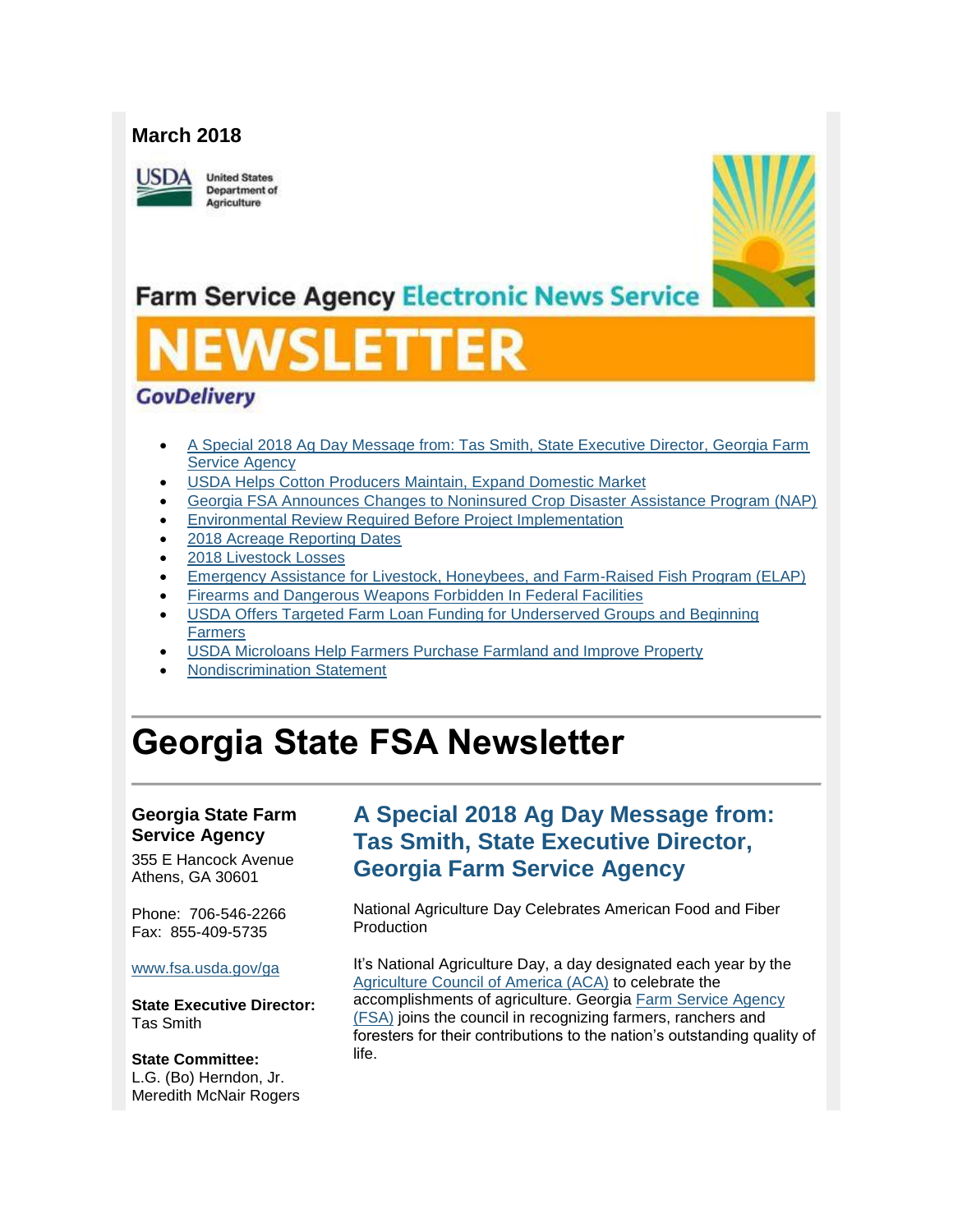Donnie Smith

**Administrative Officer:** Dianne R. Westmoreland

**Farm Loan Chief:** Robert Tyson

**Farm Programs Chief:** Brett Martin

**Public Affairs/Outreach:** Neal Leonard

To find contact information for your local office go to [www.fsa.usda.gov/ga](http://www.fsa.usda.gov/ga)

This year's theme, **Agriculture: Food for Life**, spotlights the hard work of American producers who diligently work to provide food, fiber and more to the United States and countries around the world. To ensure a prosperous future for American agriculture, FSA provides continuous support to agriculturalists across the country.

FSA is rural America's engine for economic growth, job creation and development, offering local service to millions of rural producers. In fiscal year 2017, [USDA Farm Loan programs](https://www.fsa.usda.gov/programs-and-services/farm-loan-programs/index) provided \$6 billion in support to producers across America, the second highest total in FSA history. FSA also distributed \$1.6 billion in [Conservation Reserve Program \(CRP\)](https://www.fsa.usda.gov/programs-and-services/conservation-programs/conservation-reserve-program/index) payments to over 375,000 Americans to improve water quality, reduce soil erosion and increase wildlife habitat.

For agricultural producers who suffered market downturns in 2016, USDA is issuing approximately \$8 billion in payments under the [Agriculture Risk Coverage \(ARC\) and Price Loss Coverage \(PLC\)](https://www.fsa.usda.gov/programs-and-services/arcplc_program/index)  [programs.](https://www.fsa.usda.gov/programs-and-services/arcplc_program/index) USDA also continues to provide extensive assistance in response to natural [disasters](https://www.usda.gov/topics/disaster) throughout the country, including last year's hurricanes in Florida, Texas, Puerto Rico and the Virgin Islands, drought in the northern high plains, wildfires in the west and central plains, floods, tornados, freezes and other catastrophic weather events.

To support [beginning farmers and ranchers,](https://newfarmers.usda.gov/) Agriculture Secretary Sonny Perdue signed a Memorandum of Understanding with officials from [SCORE,](https://www.score.org/usda) the nation's largest volunteer network of expert business mentors, to support new and beginning farmers. The agreement provides new help and resources for beginning ranchers, veterans, women, socially disadvantaged Americans and others, providing new tools to help them both grow and thrive in agribusiness.

I am honored to administer programs that enable our producers to manage their risks when the agriculture industry faces hardship. On behalf of the Georgia Farm Service Agency, I would like to thank our agricultural producers for continuing to feed our nation and the world.

#### <span id="page-1-0"></span>**USDA Helps Cotton Producers Maintain, Expand Domestic Market**

The U.S. Department of Agriculture (USDA) is taking action to assist cotton producers through a Cotton Ginning Cost Share (CGCS) program in order to expand and maintain the domestic marketing of cotton.

The sign-up period for the CGCS program runs from March 12, 2018, to May 11, 2018.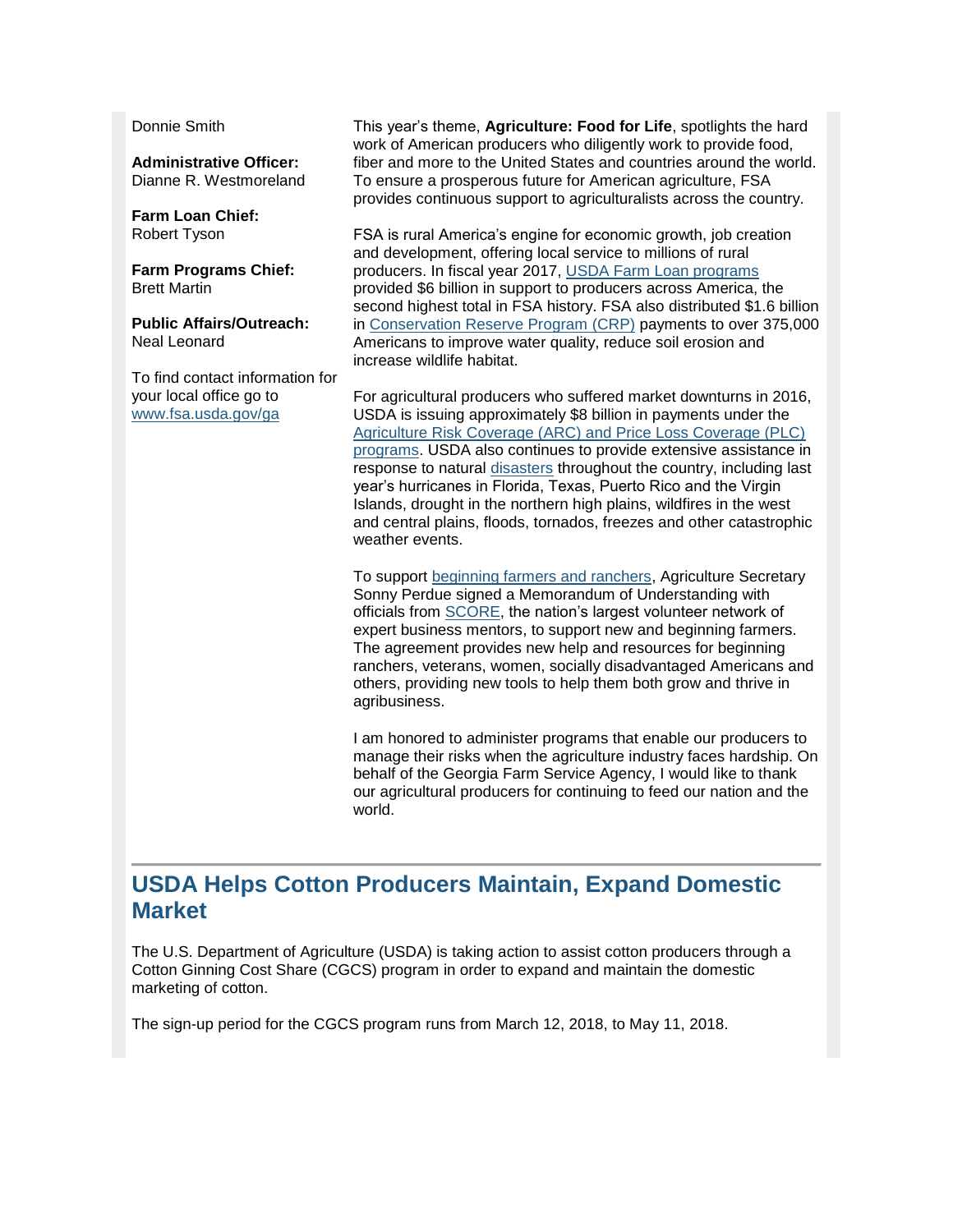Under the program, which is administered by the Farm Service Agency (FSA), cotton producers may receive a cost share payment, which is based on a producer's 2016 cotton acres reported to FSA multiplied by 20 percent of the average ginning cost for each production region.

The CGCS payment rates for each region of the country are:

| <b>Region</b>                                        | <b>States</b>                      | <b>Cost of Ginning</b> | <b>CGCS Payment Rate</b> |
|------------------------------------------------------|------------------------------------|------------------------|--------------------------|
|                                                      |                                    | Per Acre               |                          |
| Southeast                                            | Alabama, Florida, Georgia,         |                        |                          |
|                                                      | N. Carolina, S. Carolina, Virginia | \$116.05               | \$23.21                  |
| Mid-South<br>Arkansas, Illinois, Kentucky, Louisiana |                                    |                        |                          |
|                                                      | Missouri, Mississippi, Tennessee   | \$151.97               | \$30.39                  |
| Southwest                                            | Kansas, Oklahoma, Texas            | \$98.26                | \$19.65                  |
| West                                                 | Arizona, California, New Mexico    | \$240.10               | \$48.02                  |

CGCS payments are capped at \$40,000 per producer. To qualify for the program, cotton producers must meet conservation compliance provisions, be actively engaged in farming and have adjusted gross incomes not exceeding \$900,000. FSA will mail letters and pre-filled applications to all eligible cotton producers.

The program was established under the statutory authority of the Commodity Credit Corporation Charter Act.

To learn more about the CGCS program, visit [www.fsa.usda.gov/cgcs](http://www.fsa.usda.gov/cgcs) or contact a local FSA County Office. To find your local FSA County Office, visit the USDA's new website: [https://www.farmers.gov/.](https://www.farmers.gov/)

#### <span id="page-2-0"></span>**Georgia FSA Announces Changes to Noninsured Crop Disaster Assistance Program (NAP)**

The Noninsured Crop Disaster Assistance Program (NAP), administered by the USDA Farm Service Agency (FSA), provides financial assistance to producers of crops not insured by Federal Crop Insurance to protect against natural disasters that result in lower yields, crop losses, or prevented planting.

Changes to NAP authorized in Georgia for crop year 2019 are as follows:

- Non-irrigated fruits and vegetables are not approved for coverage for 2019 and subsequent years, with the exception of the following 11 northeast Georgia counties: Dawson, Fannin, Gilmer, Habersham, Lumpkin, Murray, Pickens, Rabun, Towns, Union, and White.
- Direct seeded peppers are ineligible for coverage under NAP. Transplanting with 8-12 week transplants is required.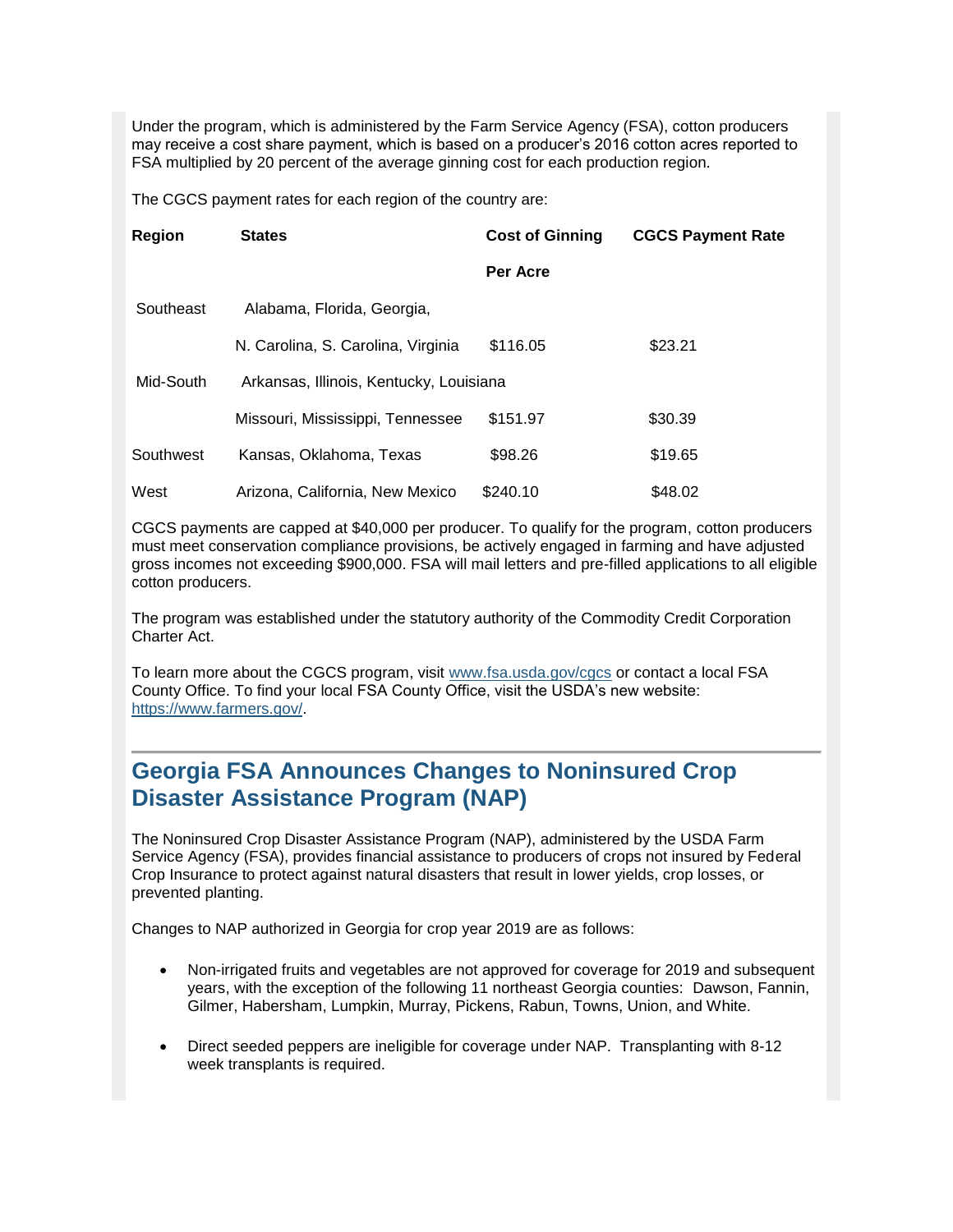Producers must abide by the crop rotation restrictions found on chemical labels in order to be eligible for NAP benefits.

Eligible producers can apply for coverage using form CCC-471, "Application for Coverage." Producers must file the application and pay an administrative service fee prior to the application closing date for the crop being insured. Most spring-seeded crops have an application closing date of January 31 and permanent pasture has an application closing date of August 15 of the preceding year. The service fee is the lesser of \$250 per crop or \$750 per producer per administrative county, not to exceed a total of \$1,875 for a producer with farming interests in multiple counties. Producers may elect higher levels of coverage. Contact your local County Office to discuss buy-up coverage and the premiums associated.

Beginning, limited resource and targeted underserved farmers may request a waiver of the service fee and a 50 percent premium reduction when the application for coverage is filed.

For more information on NAP, service fees, premiums and sales deadlines, contact your local FSA County Office or visit [www.fsa.usda.gov/nap.](http://www.fsa.usda.gov/nap)

#### <span id="page-3-0"></span>**Environmental Review Required Before Project Implementation**

The National Environmental Policy Act (NEPA) requires Federal agencies to consider all potential environmental impacts for federally-funded projects before the project is approved.

For all Farm Service Agency (FSA) programs, an environmental review must be completed before actions are approved, such as site preparation or ground disturbance. These programs include, **but are not limited to**, the Emergency Conservation Program (ECP), Farm Storage Facility Loan (FSFL) program and farm loans. If project implementation begins before FSA has completed an environmental review, this will result in a denial of the request. There are exceptions regarding the Stafford Act and emergencies. It is important to wait until you receive written approval of your project proposal before starting any actions, including, but not limited to, vegetation clearing, site preparation or ground disturbance.

Remember to contact your local FSA County Office early in your planning process to determine what level of environmental review is required for your program application so that it can be completed timely.

Applications cannot be approved contingent upon the completion of an environmental review. FSA must have copies of all permits and plans before an application can be approved.

#### <span id="page-3-1"></span>**2018 Acreage Reporting Dates**

In order to comply with FSA program eligibility requirements, all producers are encouraged to visit their local County FSA Office to file an accurate crop certification report by the applicable deadline.

The following acreage reporting dates are applicable in Georgia:

| May 15, 2018 | Sweet Corn (Planted 8/26-5/15), Tobacco, Tomatoes (Planted 8/16- |  |
|--------------|------------------------------------------------------------------|--|
| 4/5)         |                                                                  |  |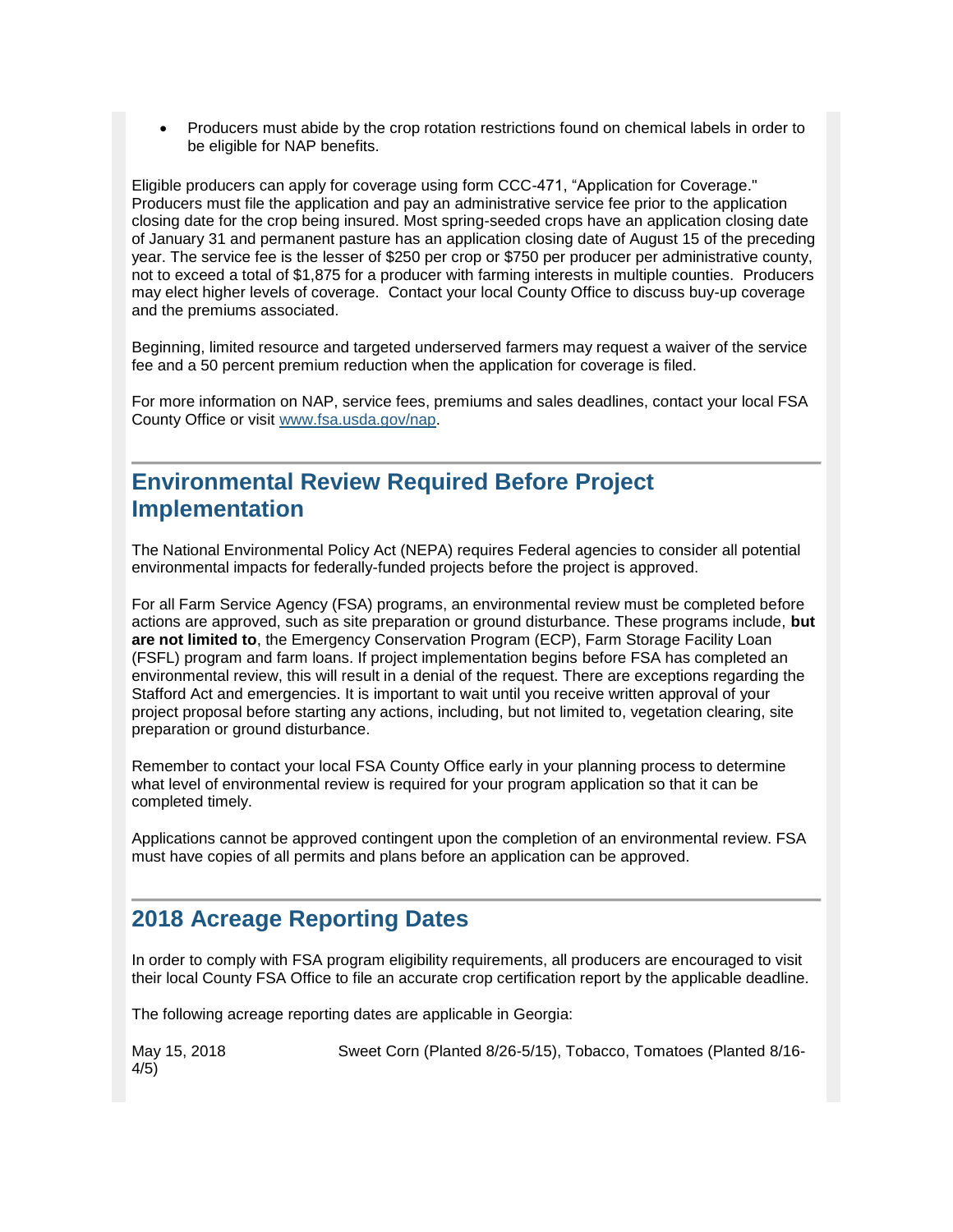| July 15, 2018      | All other crops                |
|--------------------|--------------------------------|
| August 15, 2018    | Tomatoes (Planted 7/1-8/15)    |
| September 15, 2018 | Sweet Corn (Planted 7/15-8/25) |
| October 15, 2018   | Cabbage (Planted 7/16-9/30)    |

The following exceptions apply to the above acreage reporting dates:

- If the crop has not been planted by the above acreage reporting date, then the acreage must be reported no later than 15 calendar days after planting is completed.
- If a producer acquires additional acreage after the above acreage reporting date, then the acreage must be reported no later than 30 calendars days after purchase or acquiring the lease. Appropriate documentation must be provided to the FSA County Office.
- If a perennial forage crop is reported with the intended use of "cover only," "green manure," "left standing," or "seed," then the acreage must be reported by July 15.

Noninsured Crop Disaster Assistance Program (NAP) policy holders should note that the acreage reporting date for NAP covered crops is the earlier of the dates listed above or 15 calendar days before grazing or harvesting of the crop begins. For questions regarding crop certification and crop loss reports, please contact your FSA County Office.

#### <span id="page-4-0"></span>**2018 Livestock Losses**

The Livestock Indemnity Program (LIP) provides assistance to eligible producers for livestock death losses in excess of normal mortality due to adverse weather and attacks by animals reintroduced into the wild by the federal government or protected by federal law. LIP compensates livestock owners and contract growers for livestock death losses in excess of normal mortality due to adverse weather, including losses due to hurricanes, floods, blizzards, wildfires, extreme heat or extreme cold.

For 2018, eligible losses must occur on or after Jan. 1, 2018, and no later than 60 calendar days from the ending date of the applicable adverse weather event or attack. A notice of loss must be filed with FSA within 30 days of when the loss of livestock is apparent. Participants must provide the following supporting documentation to their local FSA County Office no later than 90 calendar days after the end of the calendar year in which the eligible loss condition occurred.

- Proof of death documentation
- Copy of growers contracts
- Proof of normal mortality documentation

USDA has established normal mortality rates for each type and weight range of eligible livestock, i.e. Adult Beef Cow =  $1\%$  and Non-Adult Beef Cattle (less than 400 pounds) =  $4\%$ . These established percentages reflect losses that are considered expected or typical under "normal" conditions. Producers who suffer livestock losses in 2018 must file both of the following:

- A notice of loss the earlier of 30 calendar days of when the loss was apparent
- An application for payment by March 31, 2019.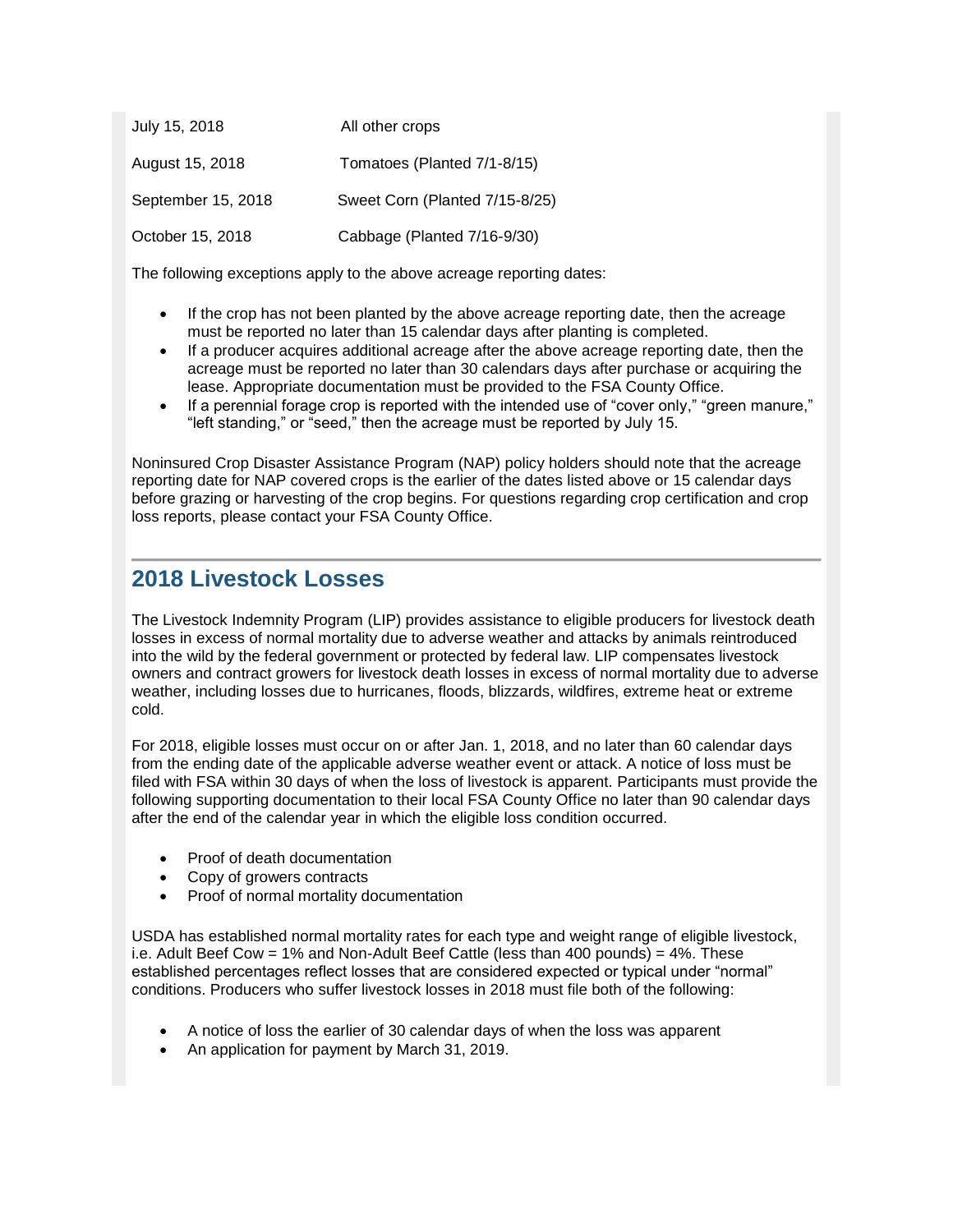Additional information about LIP is available at your local FSA County Office or online at: [www.fsa.usda.gov.](http://www.fsa.usda.gov/)

#### <span id="page-5-0"></span>**Emergency Assistance for Livestock, Honeybees, and Farm-Raised Fish Program (ELAP)**

The Emergency Assistance for Livestock, Honeybees and Farm-Raised Fish Program (ELAP) provides emergency assistance to eligible livestock, honeybee, and farm-raised fish producers who have losses due to disease, adverse weather or other conditions, such as blizzards and wildfires, not covered by other agricultural disaster assistance programs.

Eligible livestock losses include grazing losses not covered under the Livestock Forage Disaster Program (LFP), loss of purchased feed and/or mechanically harvested feed due to an eligible adverse weather event, additional cost of transporting water because of an eligible drought and additional cost associated with gathering livestock to treat for cattle tick fever.

Eligible honeybee losses include loss of purchased feed due to an eligible adverse weather event, cost of additional feed purchased above normal quantities due to an eligible adverse weather condition, colony losses in excess of normal mortality due to an eligible weather event or loss condition, including CCD, and hive losses due to eligible adverse weather.

Eligible farm-raised fish losses include death losses in excess of normal mortality and/or loss of purchased feed due to an eligible adverse weather event.

Producers who suffer eligible livestock, honeybee, or farm-raised fish losses from Oct. 1, 2017 to Sept. 30, 2018 must file:

- A notice of loss the earlier of 30 calendar days of when the loss is apparent or by Nov. 1, 2018
- An application for payment by Nov. 1, 2018

The Farm Bill caps ELAP disaster funding at \$20 million per federal fiscal year.

The following ELAP Fact Sheets (by topic) are available online:

- ELAP for Farm-Raised Fish Fact Sheet
- ELAP for Livestock Fact Sheet
- ELAP for Honeybees Fact Sheet

To view these and other FSA program fact sheets, visit the FSA fact sheet web page at [www.fsa.usda.gov/factsheets.](http://www.fsa.usda.gov/factsheets)

#### <span id="page-5-1"></span>**Firearms and Dangerous Weapons Forbidden In Federal Facilities**

#### **USDA Service Centers and Farm Service Agency Offices are Off Limits for Firearms**

This is an important reminder to all customers and patrons of USDA Farm Service Agency (FSA) offices and USDA Service Centers statewide that **firearms are forbidden (even with a**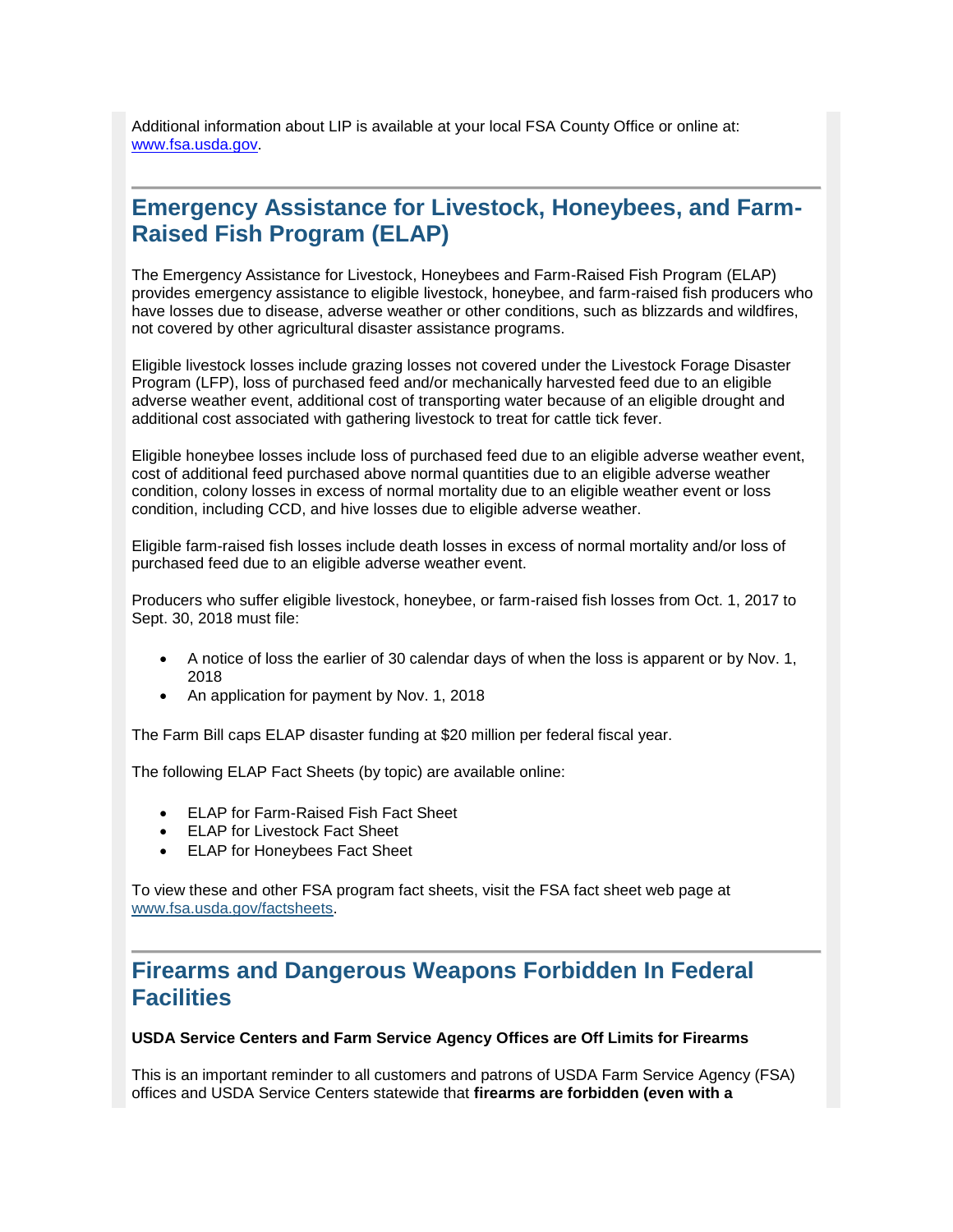**permit/license) in Federal Buildings**. A Federal Building by definition is any building owned, leased or rented by the Federal Government, where Federal employees are regularly present for the purpose of performing their official duties.

The items that are prohibited in Federal facilities include any item prohibited by any applicable Federal, State, local, and tribal law and/or ordinance, as well as firearms, dangerous weapons, explosives, or other destructive devices (including their individual parts or components) designed, redesigned, used, intended for use, or readily converted to cause injury, death, or property damage. Possession of firearms and dangerous weapons in Federal facilities as outlined above is a crime punishable by fines and imprisonment.

For a complete list of items prohibited in Federal facilities, please view and/or download the document titled, **Items Prohibited from Federal Facilities: An Interagency Security Committee Standard:** [http://www.dhs.gov/sites/default/files/publications/isc-items-prohibited-federal-facilities](http://links.govdelivery.com/track?type=click&enid=ZWFzPTEmbXNpZD0mYXVpZD0mbWFpbGluZ2lkPTIwMTcwMTIwLjY4OTk3NjExJm1lc3NhZ2VpZD1NREItUFJELUJVTC0yMDE3MDEyMC42ODk5NzYxMSZkYXRhYmFzZWlkPTEwMDEmc2VyaWFsPTE2ODE3NTk4JmVtYWlsaWQ9Y2Fzc2llLmJhYmxlQHR4LnVzZGEuZ292JnVzZXJpZD1jYXNzaWUuYmFibGVAdHgudXNkYS5nb3YmdGFyZ2V0aWQ9JmZsPSZleHRyYT1NdWx0aXZhcmlhdGVJZD0mJiY=&&&104&&&http://www.dhs.gov/sites/default/files/publications/isc-items-prohibited-federal-facilities-feb-2013-508.pdf)[feb-2013-508.pdf.](http://links.govdelivery.com/track?type=click&enid=ZWFzPTEmbXNpZD0mYXVpZD0mbWFpbGluZ2lkPTIwMTcwMTIwLjY4OTk3NjExJm1lc3NhZ2VpZD1NREItUFJELUJVTC0yMDE3MDEyMC42ODk5NzYxMSZkYXRhYmFzZWlkPTEwMDEmc2VyaWFsPTE2ODE3NTk4JmVtYWlsaWQ9Y2Fzc2llLmJhYmxlQHR4LnVzZGEuZ292JnVzZXJpZD1jYXNzaWUuYmFibGVAdHgudXNkYS5nb3YmdGFyZ2V0aWQ9JmZsPSZleHRyYT1NdWx0aXZhcmlhdGVJZD0mJiY=&&&104&&&http://www.dhs.gov/sites/default/files/publications/isc-items-prohibited-federal-facilities-feb-2013-508.pdf) **The lists of prohibited items outlined in this document apply to all facility occupants, contractors, and the visiting public.**

If you have questions or concerns regarding this notification, please contact your local FSA County Office[–http://offices.usda.gov.](http://links.govdelivery.com/track?type=click&enid=ZWFzPTEmbXNpZD0mYXVpZD0mbWFpbGluZ2lkPTIwMTcwMTIwLjY4OTk3NjExJm1lc3NhZ2VpZD1NREItUFJELUJVTC0yMDE3MDEyMC42ODk5NzYxMSZkYXRhYmFzZWlkPTEwMDEmc2VyaWFsPTE2ODE3NTk4JmVtYWlsaWQ9Y2Fzc2llLmJhYmxlQHR4LnVzZGEuZ292JnVzZXJpZD1jYXNzaWUuYmFibGVAdHgudXNkYS5nb3YmdGFyZ2V0aWQ9JmZsPSZleHRyYT1NdWx0aXZhcmlhdGVJZD0mJiY=&&&105&&&http://offices.usda.gov/)

## <span id="page-6-0"></span>**USDA Offers Targeted Farm Loan Funding for Underserved Groups and Beginning Farmers**

The USDA Farm Service Agency (FSA) reminds producers that FSA offers targeted farm ownership and farm operating loans to assist underserved applicants as well as beginning farmers and ranchers.

USDA defines underserved applicants as a group whose members have been subjected to racial, ethnic, or gender prejudice because of their identity as members of the group without regard to their individual qualities. For farm loan program purposes, targeted underserved groups are women, African Americans, American Indians and Alaskan Natives, Hispanics and Asians and Pacific Islanders.

Underserved or beginning farmers and ranchers who cannot obtain commercial credit from a bank can apply for either FSA direct loans or guaranteed loans. Direct loans are made to applicants by FSA. Guaranteed loans are made by lending institutions who arrange for FSA to guarantee the loan. FSA can guarantee up to 95 percent of the loss of principal and interest on a loan. The FSA guarantee allows lenders to make agricultural credit available to producers who do not meet the lender's normal underwriting criteria.

The direct and guaranteed loan program provides for two types of loans: farm ownership loans and farm operating loans. In addition to customary farm operating and ownership loans, FSA now offers Microloans through the direct loan program. The focus of Microloans is on the financing needs of small, beginning farmer, niche and non-traditional farm operations. Microloans are available for both ownership and operating finance needs. To learn more about microloans, visit [www.fsa.usda.gov/microloans.](http://www.fsa.usda.gov/microloans)